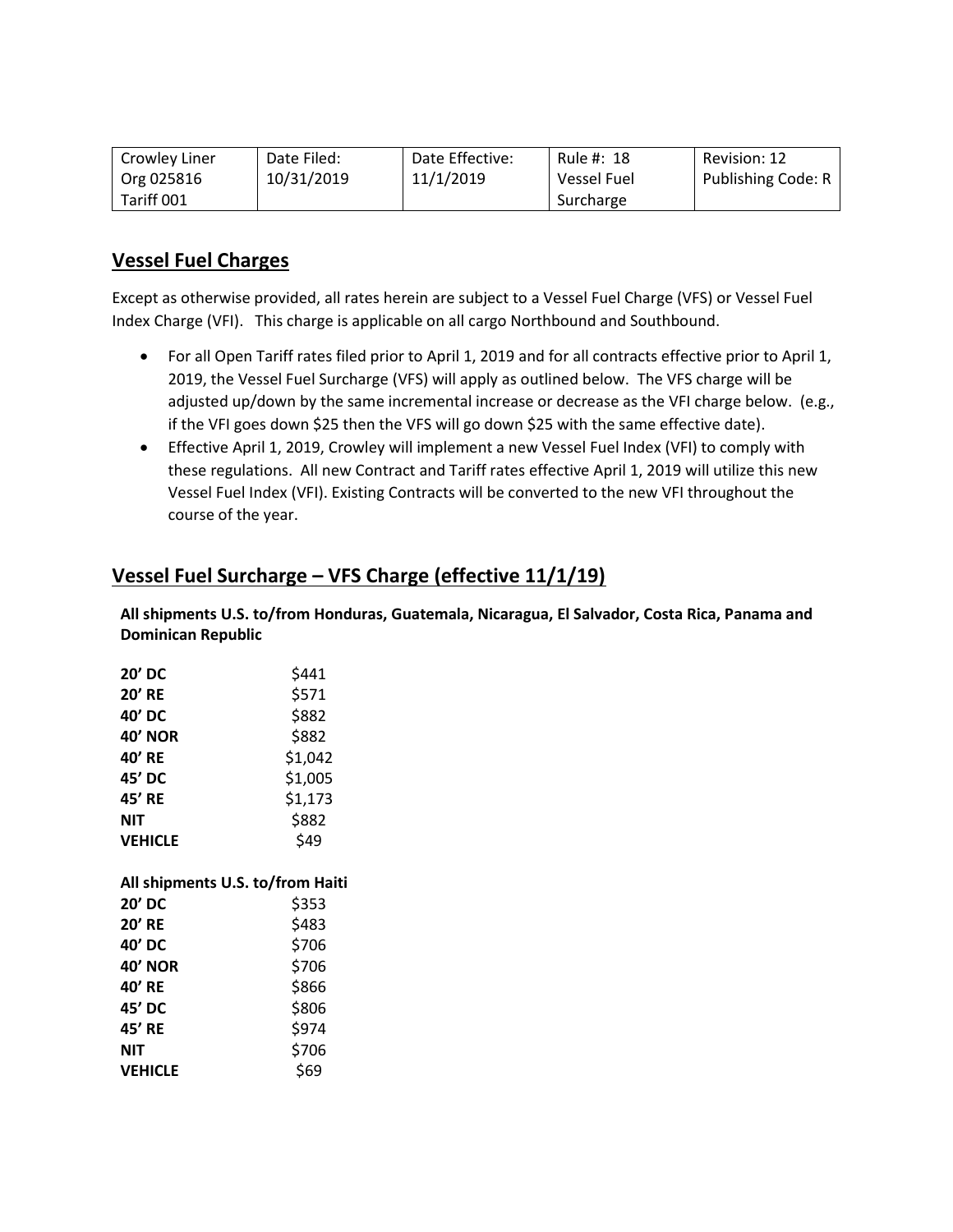|                | All shipments U.S. to/from Caribbean Islands (except ABC and Cayman Islands) |
|----------------|------------------------------------------------------------------------------|
| <b>20' DC</b>  | \$466                                                                        |
| <b>20' RE</b>  | \$596                                                                        |
| 40' DC         | \$932                                                                        |
| 40' RE         | \$1,092                                                                      |
| 45' DC         | \$1,063                                                                      |
| <b>NIT</b>     | \$932                                                                        |
| <b>VEHICLE</b> | \$228                                                                        |

### All shipments U.S. to/from Cayman Islands

| $20'$ DC       | \$335 |
|----------------|-------|
| <b>20' RE</b>  | \$365 |
| 40' DC         | \$670 |
| 40' RE         | \$730 |
| 45' DC         | \$754 |
| <b>VEHICLE</b> | \$94  |

### All shipments U.S. to/from ABC Islands

| \$196 |
|-------|
| \$226 |
| \$392 |
| \$452 |
| \$438 |
| \$392 |
|       |

All shipments Puerto Rico to/from Caribbean Islands, Central America, and Haiti (except Dominican Republic and USVI)

| 20' DC         | \$448   |
|----------------|---------|
| <b>20' RE</b>  | \$578   |
| 40' DC         | \$896   |
| 40' RE         | \$1,055 |
| 45' DC         | \$1,022 |
| <b>VEHICLE</b> | \$228   |

All shipments Puerto Rico to/from Dominican Republic and Dominican Republic to/from the USVI<br>20' DC  $\frac{\sin 63}$  $20'$  ממ $\overline{C}$ 

| ZU DL         | د טב ډ |
|---------------|--------|
| <b>20' RE</b> | \$163  |
| 40' DC        | \$326  |
| 40' RE        | \$326  |
| 45' DC        | \$351  |
|               |        |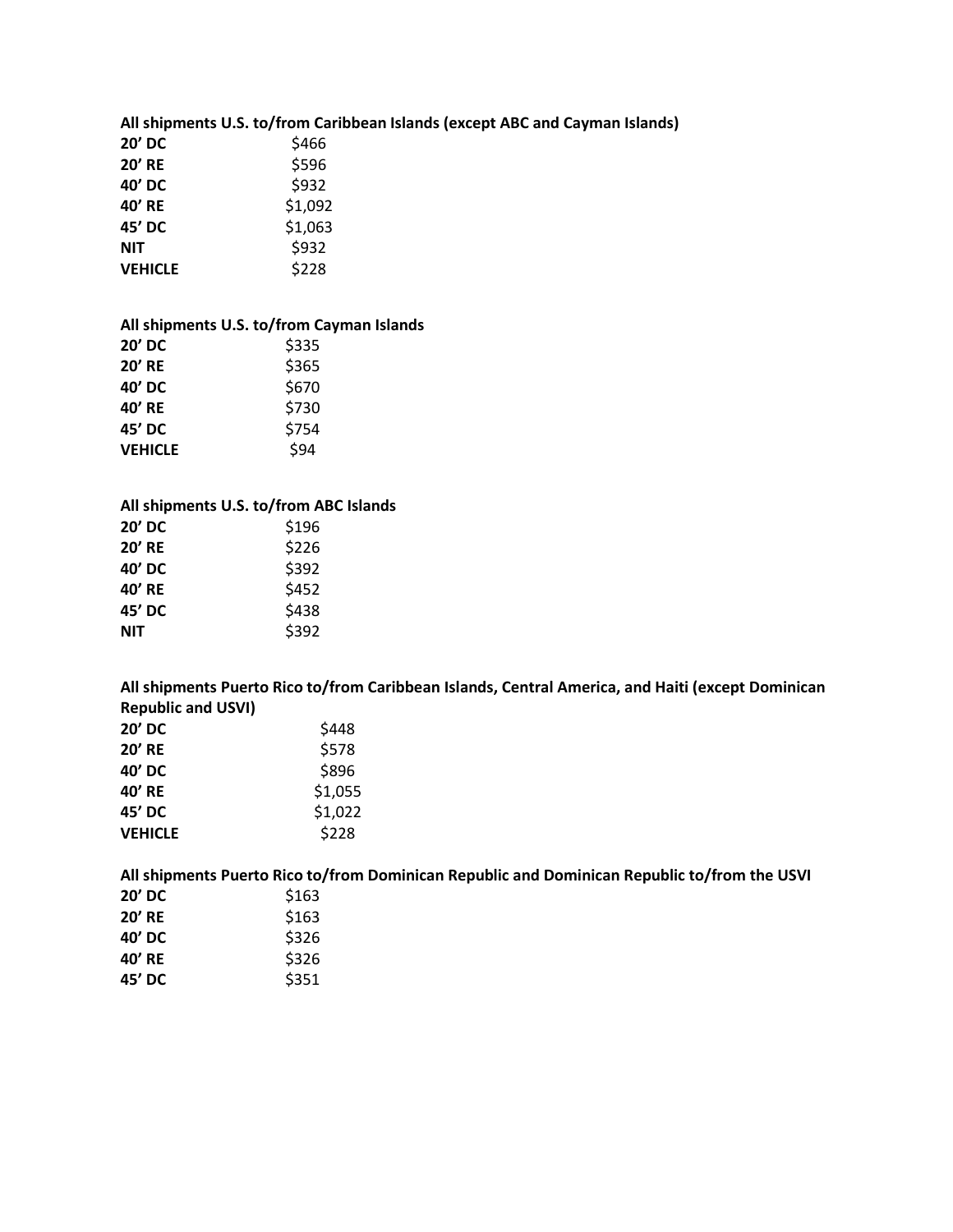|                | All Interport shipments (from non-U.S./non-PR locations to/from non-U.S./non-PR locations) |
|----------------|--------------------------------------------------------------------------------------------|
| 20' DC         | \$263                                                                                      |
| <b>20' RE</b>  | \$293                                                                                      |
| 40' DC         | \$526                                                                                      |
| 40' RE         | \$586                                                                                      |
| 45' DC         | \$576                                                                                      |
| 45' RE         | \$627                                                                                      |
| <b>NIT</b>     | \$872                                                                                      |
| <b>VEHICLE</b> | \$54                                                                                       |

### Vessel Fuel Index - VFI Charge

On January 1, 2020 the International Maritime Organization (IMO) is implementing new regulations which further reduce sulfur content in fuel from 3.5% to 0.5% aboard vessels operating outside of designated Emission Control Areas (ECAs). Within the North American, Puerto Rico & USVI Emission Control Areas (ECAs), sulfur content will remain at 0.1% as was previous established on January 1, 2015. Additional information regarding these regulations can be found on the IMO website.

In compliance with these new regulations, Crowley will convert to using the new 0.5% low sulfur fuel in the applicable international theaters as required. These regulatory fuel requirements are expected to result in substantially higher fuel costs.

Effective April 1, 2019, Crowley will implement a new Vessel Fuel Index (VFI) to comply with these regulations. All new Contract and Tariff rates effective April 1, 2019 will utilize this new Vessel Fuel Index (VFI). Existing Contracts will be converted to the new VFI throughout the course of the year. (Again, this index WILL NOT apply on shipments between the U.S. and Puerto Rico, where a separate Puerto Rico Vessel Fuel Index is currently in effect).

To begin, Crowley will use **Bunkerworld.com** to monitor the average monthly price per metric ton of the current 3.5% sulfur IFO 380 fuel burned in these international trades today, and subsequently, the price of the 0.5% low sulfur fuel. Those averages will then be used in conjunction with the table below, to determine adjustments in fuel charges. Any adjustments, if necessary, will be made with at least 30 days' notice and be effective on the 1<sup>st</sup> day of the following month.

We anticipate the additional cost of purchasing 0.5% low sulfur fuel will need to be realized ahead of the January 2020 implementation date so to have the correct fuels onboard vessels to be in